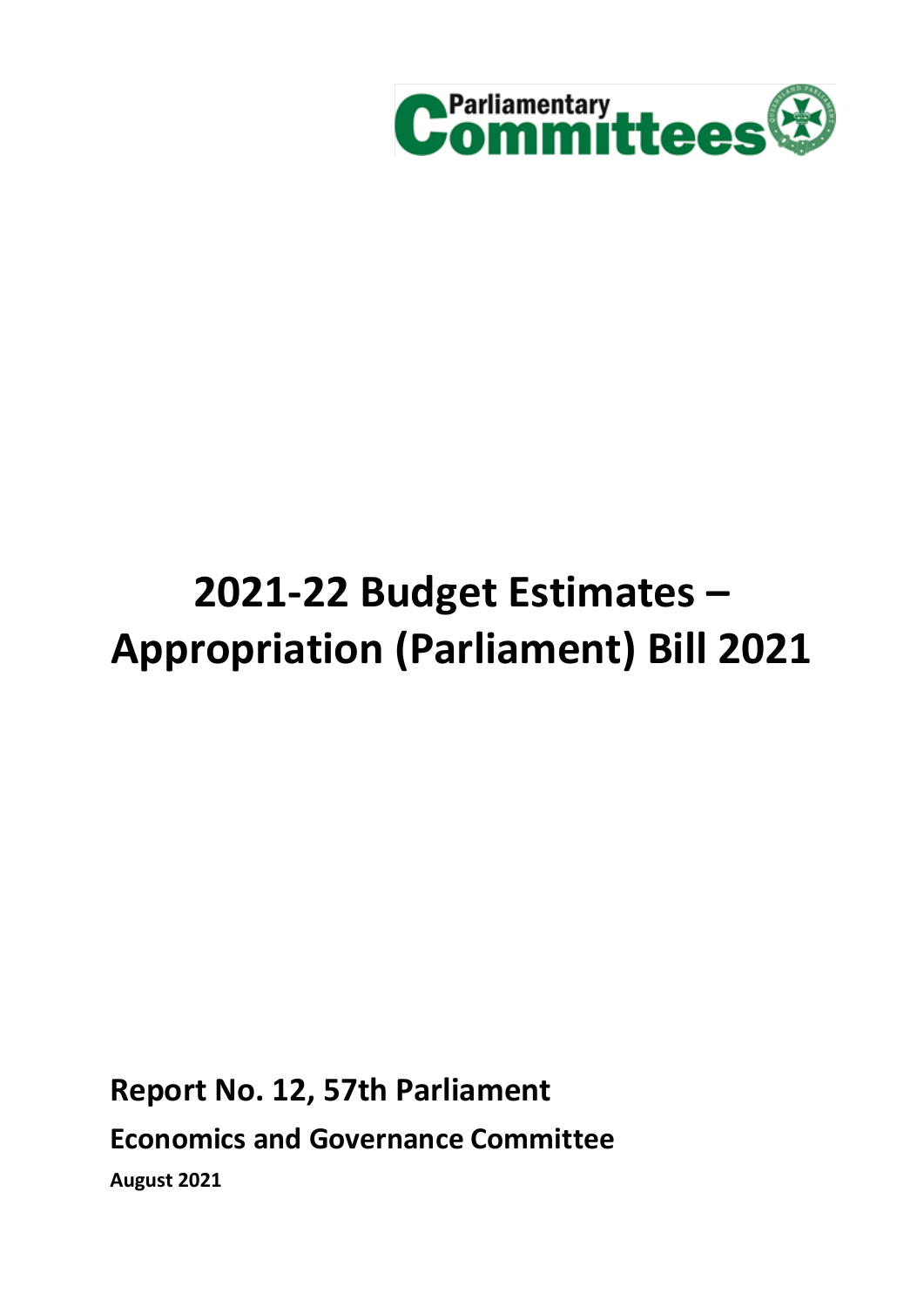## **Economics and Governance Committee**

| <b>Chair</b>        | Mr Linus Power MP, Member for Logan            |  |  |
|---------------------|------------------------------------------------|--|--|
| <b>Deputy Chair</b> | Mr Ray Stevens MP, Member for Mermaid Beach    |  |  |
| <b>Members</b>      | Mr Michael Crandon MP, Member for Coomera      |  |  |
|                     | Mrs Melissa McMahon MP, Member for Macalister* |  |  |
|                     | Mr Daniel Purdie MP, Member for Ninderry       |  |  |
|                     | Mr Adrian Tantari MP, Member for Hervey Bay    |  |  |

**\***Mr Chris Whiting MP, Member for Bancroft, participated as substitute member for Mrs Melissa McMahon MP, Member for Macalister, for the session of the committee's estimates hearing relating to the consideration of the budget estimates set out in the Appropriation (Parliament) Bill 2021.

#### **Committee Secretariat**

| <b>Telephone</b>                                | +61 7 3553 6637               |
|-------------------------------------------------|-------------------------------|
| Fax                                             | +61 7 3553 6699               |
| Email                                           | egc@parliament.gld.gov.au     |
| <b>Technical Scrutiny</b><br><b>Secretariat</b> | +61 7 3553 6601               |
| <b>Committee webpage</b>                        | www.parliament.qld.gov.au/EGC |

#### **Acknowledgements**

The committee thanks the Speaker of the Legislative Assembly for his assistance.

The committee also acknowledges the assistance provided by the Parliamentary Service officers who supported the work of the committee during the estimates process.

All web address references were current as at 18 August 2021.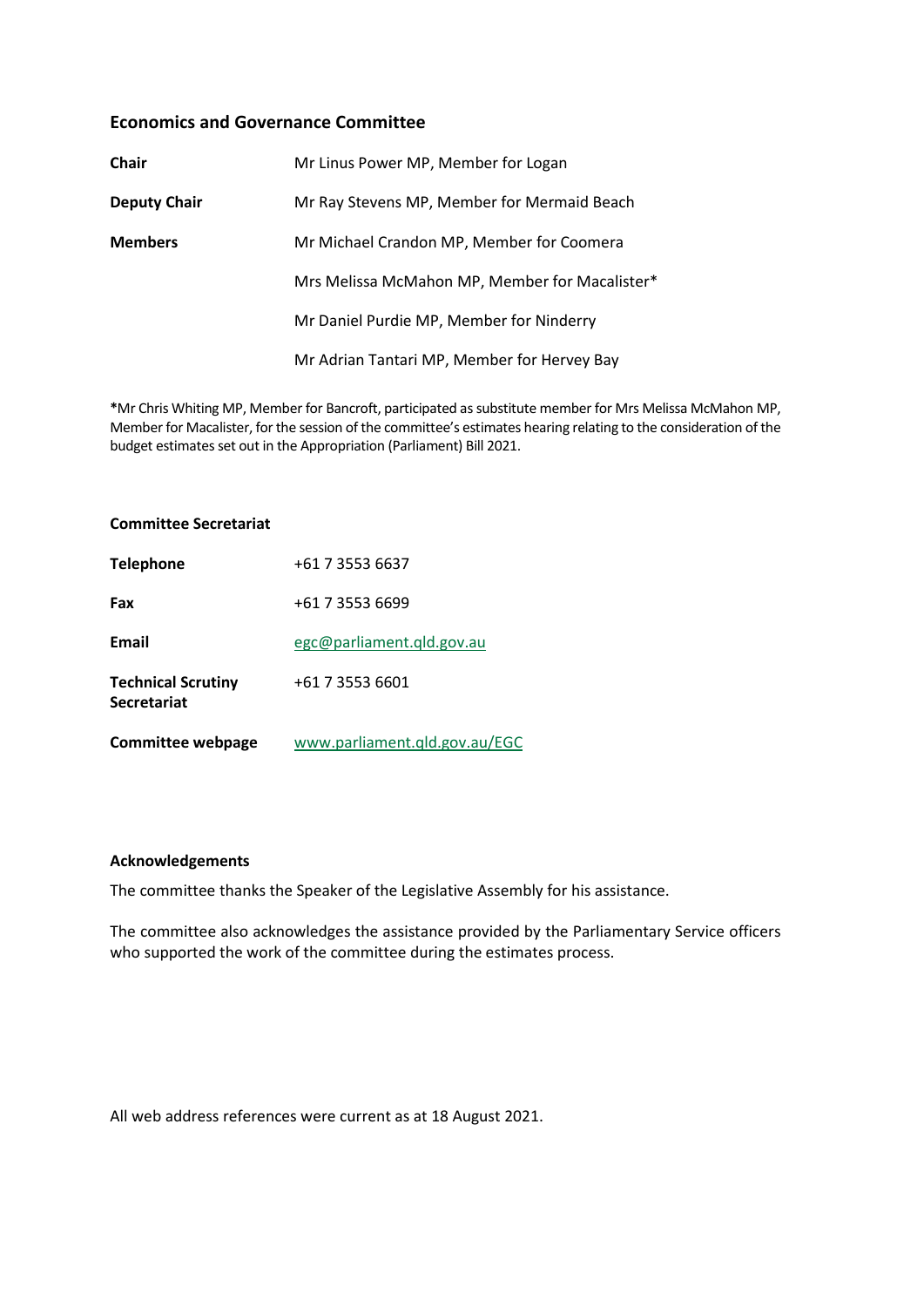# **Contents**

|                | Chair's foreword                                               |                |
|----------------|----------------------------------------------------------------|----------------|
| 1              | <b>Introduction</b>                                            | 1              |
| 1.1            | Role of the committee                                          | 1              |
| 1.2            | Inquiry process                                                | 1              |
| 1.3            | Aim of this report                                             | 1              |
| 1.4            | Participation of other Members                                 | $\overline{2}$ |
| $\overline{2}$ | Recommendation                                                 | 3              |
| 3              | <b>Legislative Assembly and Parliamentary Service</b>          | 4              |
| 3.1            | Appropriation                                                  | 4              |
| 3.2            | Service area highlights                                        | 5              |
| 3.3            | Capital purchases                                              | 5              |
| 3.4            | Key issues raised during consideration of the budget estimates | 6              |
|                | <b>Statement of Reservation</b>                                |                |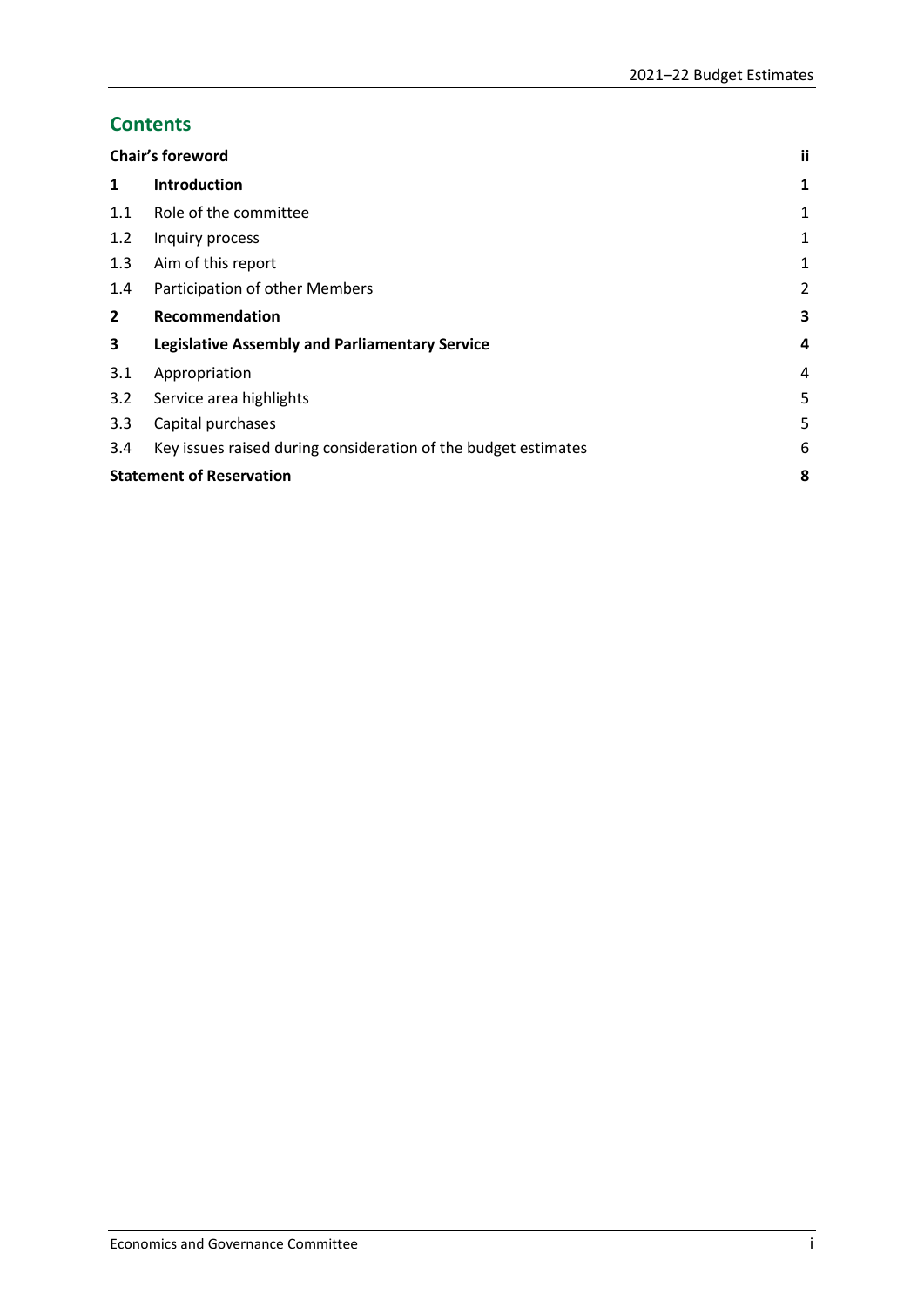# <span id="page-3-0"></span>**Chair's foreword**

This report presents a summary of the Economics and Governance Committee's consideration of the budget estimates for the Legislative Assembly and Parliamentary Service for the 2021-22 financial year, as set out in the Appropriation (Parliament) Bill 2021.

Central to these considerations was the committee's conduct of a question on notice process and public hearing, which provided an opportunity for the committee to examine the estimates of expenditure in greater detail, including further exploring information set out in the budget papers accompanying the Bill.

The committee has recommended that the proposed expenditure, as detailed in Appropriation (Parliament) Bill 2021, be agreed to by the Legislative Assembly without amendment.

On behalf of the committee, I wish to thank the Speaker, the Clerk, and other Parliamentary Service officers for their cooperation in providing information to the committee throughout this process.

I would also like to thank my fellow committee members for their contributions, and other non-committee members whose participation in the hearing provided additional scrutiny of the estimates.

Finally, I thank the committee's secretariat and other Parliamentary Service staff for their assistance.

Vinus Parer

Linus Power MP Chair

August 2021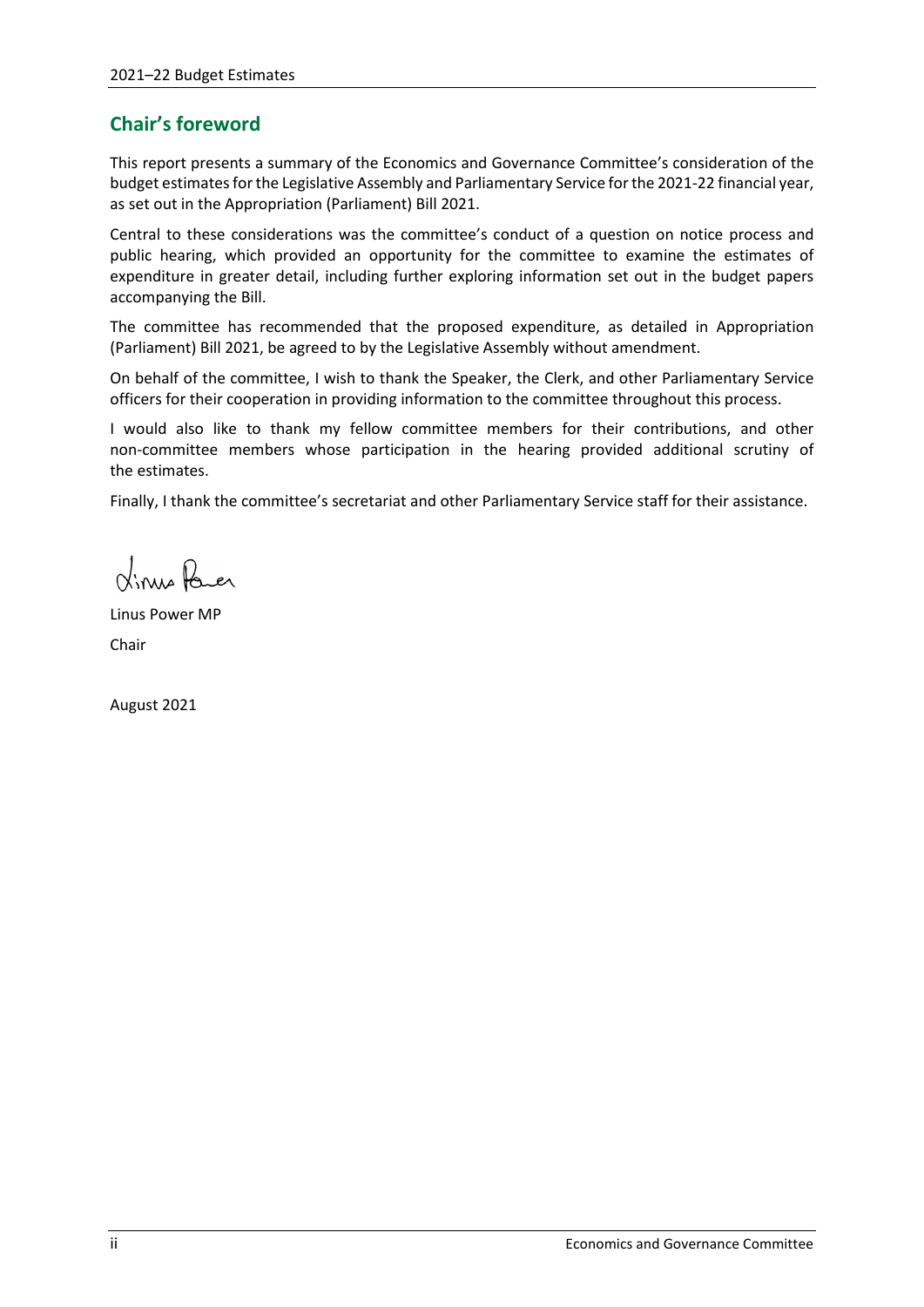# <span id="page-4-0"></span>**1 Introduction**

## <span id="page-4-1"></span>**1.1 Role of the committee**

The Economics and Governance Committee (committee) is a portfolio committee of the Legislative Assembly which commenced on 26 November 2020 under the *Parliament of Queensland Act 2001* and the Standing Rules and Orders of the Legislative Assembly.<sup>[1](#page-4-4)</sup>

The committee's areas of responsibility are:

- Premier and Cabinet, and Trade
- Treasury and Investment
- Tourism Industry Development, Innovation and Sport.

The committee also has oversight functions in relation to the Auditor-General and the Integrity Commissioner.

## <span id="page-4-2"></span>**1.2 Inquiry process**

On 18 June 2021, the Appropriation (Parliament) Bill 2021 and the estimates for the committee's area of responsibility were referred to the committee for investigation and report.<sup>[2](#page-4-5)</sup>

In making this referral, the Legislative Assembly agreed to a resolution setting out dates and specified timeframes for each portfolio committee to hold its estimates hearing, and requiring the committees to report back to the Assembly on the referred estimates by 20 August 2021.<sup>[3](#page-4-6)</sup>

In keeping with the Assembly's direction, on 16 July 2021 the committee conducted a public hearing and took evidence about the proposed expenditure from the Speaker of the Legislative Assembly (Speaker) and other witnesses.

Prior to the hearing, the committee also provided the Speaker with questions on notice and received answers to each of those questions.

These answers to the committee's pre-hearing questions on notice are included in a volume of additional information tabled with this report. The transcript and broadcast of the committee's hearing are available on the committee's estimates webpage.[4](#page-4-7)

## <span id="page-4-3"></span>**1.3 Aim of this report**

This report summarises the estimates referred to the committee and highlights some of the issues the committee examined.

The committee considered the estimates referred to it by scrutinising information contained in:

• the budget papers

1

- answers to pre-hearing questions on notice
- evidence taken at the hearing.

<span id="page-4-4"></span><sup>1</sup> *Parliament of Queensland Act 2001*, s 88; Standing Rules and Orders of the Legislative Assembly, Standing Order 194.

<span id="page-4-5"></span><sup>2</sup> Queensland Parliament, Record of Proceedings, 18 June 2021, p 2193. Standing Order 177(2) provides for the automatic referral of the Annual Appropriation Bills to portfolio committees once the Bills have been read a second time. Standing Order 177(3) provides that the Appropriation (Parliament) Bill stands referred to the portfolio committee responsible for investigating the appropriations for the Premier's portfolio (in this case, the Economics and Governance Committee), unless the House orders otherwise.

<span id="page-4-6"></span><sup>&</sup>lt;sup>3</sup> Queensland Parliament, Record of Proceedings, 18 June 2021, pp 2195-2201.

<span id="page-4-7"></span><sup>4</sup> [https://www.parliament.qld.gov.au/work-of-committees/committees/EGC/inquiries/past](https://www.parliament.qld.gov.au/work-of-committees/committees/EGC/inquiries/past-inquiries/Estimates2021)[inquiries/Estimates2021.](https://www.parliament.qld.gov.au/work-of-committees/committees/EGC/inquiries/past-inquiries/Estimates2021)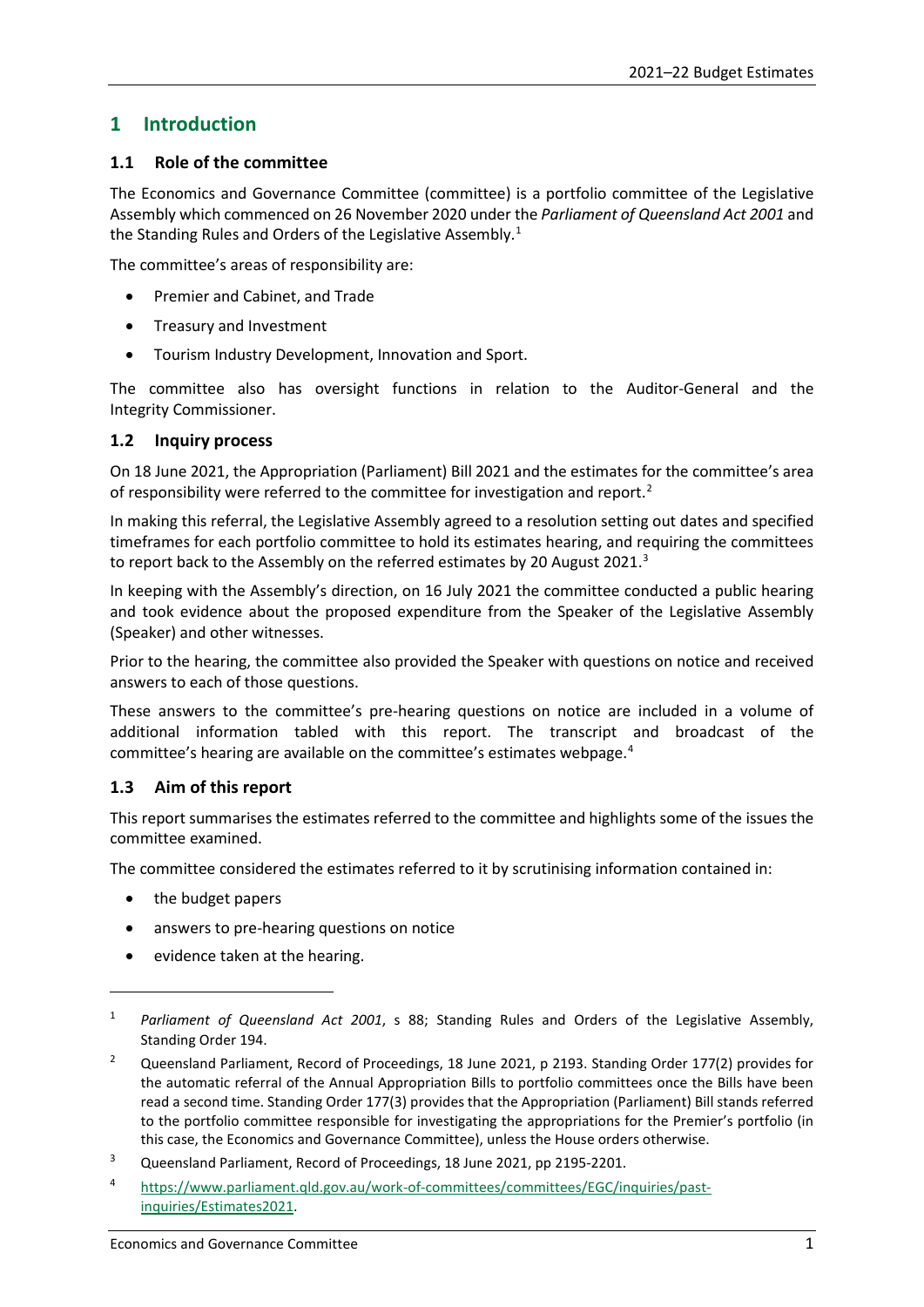## <span id="page-5-0"></span>**1.4 Participation of other Members**

The committee gave leave for other (non-committee) Members to participate in the hearing.<sup>[5](#page-5-1)</sup> The following Members participated in the hearing during the examination of the proposed expenditure for the Legislative Assembly and Parliamentary Service:

- Michael Berkman MP, Member for Maiwar
- Jarrod Bleijie MP, Member for Kawana.

 $\overline{a}$ 

<span id="page-5-1"></span><sup>5</sup> A list of Members granted leave to participate in the hearing is included in the volume of additional information tabled with this report.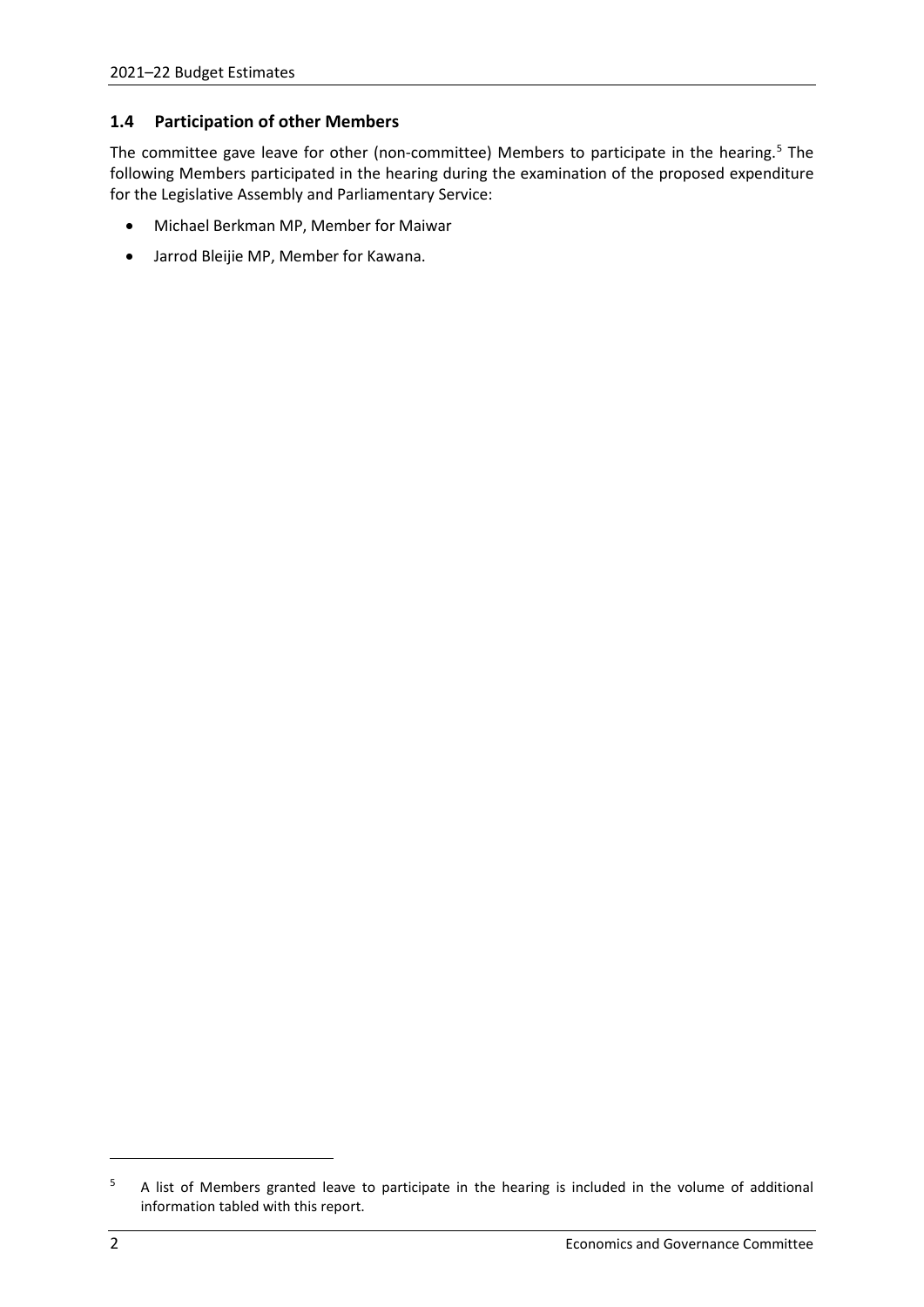# <span id="page-6-0"></span>**2 Recommendation**

Pursuant to Standing Order 187(1), the committee must state whether the proposed expenditures referred to it are agreed to.

The committee agrees to the proposed expenditure for the Legislative Assembly and Parliamentary Service and recommends its approval by the Assembly.

## **Recommendation 1**

The committee recommends that the proposed expenditure for the Legislative Assembly and Parliamentary Service, as detailed in the Appropriation (Parliament) Bill 2021, be agreed to by the Legislative Assembly without amendment.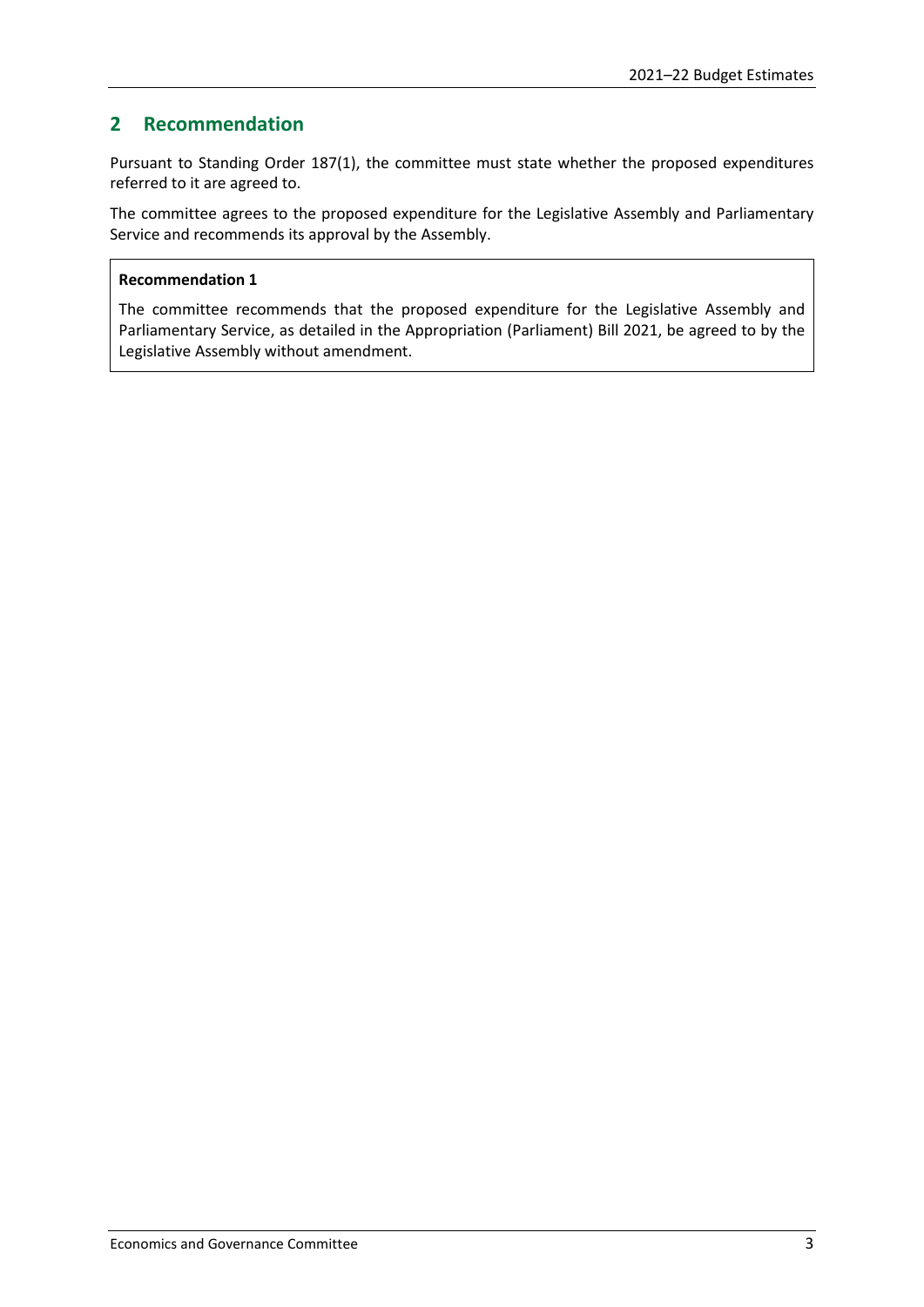# <span id="page-7-0"></span>**3 Legislative Assembly and Parliamentary Service**

The Speaker of the Legislative Assembly is responsible for the Legislative Assembly of Queensland and the Parliamentary Service.

The Legislative Assembly consists of 93 Members who discharge a range of important constitutional, legislative and constituency responsibilities.

The Parliamentary Service, established by the *Parliamentary Service Act 1988*, provides administrative and support services to the Legislative Assembly. The objectives of the Parliamentary Service are to:

- support the Legislative Assembly (and its committees and Members) in fulfilling its functions within the institution of Parliament
- support Members of the Legislative Assembly to engage with and represent their electorates
- provide information, corporate and facility management services
- safeguard, promote and strengthen the institution of Parliament.<sup>[6](#page-7-2)</sup>

The Legislative Assembly's activities are coordinated through two main service areas:

- Members' Salaries, Entitlements and Electorate Office Services
- Parliamentary Precinct Support Services.

The first of these 2 service areas administers the remuneration and entitlements of Members of the Legislative Assembly and provides resources and support services to assist in maintaining Members' electorate offices.

Parliamentary Precinct Support Services provides a range of support services within the parliamentary precinct to assist the Parliament, its committees and Members.<sup>7</sup>

## <span id="page-7-1"></span>**3.1 Appropriation**

The budgeted expenditure for the Legislative Assembly and Parliamentary Service for 2021-22 is \$106.3 million, a decrease of \$219,000 from the estimated actual budget for the area in 2020-21.<sup>[8](#page-7-4)</sup> The budget papers advise that this difference is primarily related to an increase in the previous, 2020-21 budget for 'a Queensland Independent Remuneration Tribunal determination to allow the carry forward of un-acquitted Electorate and Communication Allowance from 2019–20 into 2020–21, and additional funding received for election related costs in  $2020-21'.9$  $2020-21'.9$  Subsequent decreases in funding allocations for these items are partly offset by additional funding received in 2021–22 associated with enterprise bargaining costs.<sup>[10](#page-7-6)</sup>

It is proposed that the Legislative Assembly and Parliamentary Service will receive a cash appropriation of \$103.3 million in 2021-22, with the remainder of the budgeted expenditure to be funded by user charges and fees and other revenue. $^{11}$  $^{11}$  $^{11}$ 

1

<span id="page-7-2"></span><sup>&</sup>lt;sup>6</sup> Queensland Budget 2021-22, Service Delivery Statements, Legislative Assembly of Queensland, p 1.

<span id="page-7-3"></span><sup>7</sup> Queensland Budget 2021-22, Service Delivery Statements, Legislative Assembly of Queensland, p 3.

<span id="page-7-4"></span><sup>8</sup> Queensland Budget 2021-22, Service Delivery Statements, Legislative Assembly of Queensland, p 4.

<span id="page-7-5"></span><sup>9</sup> Queensland Budget 2021-22, Service Delivery Statements, Legislative Assembly of Queensland, p 4.

<span id="page-7-6"></span><sup>&</sup>lt;sup>10</sup> Queensland Budget 2021-22, Service Delivery Statements, Legislative Assembly of Queensland, p 4.

<span id="page-7-7"></span><sup>11</sup> Queensland Budget 2021-22, Service Delivery Statements, Legislative Assembly of Queensland, p 5.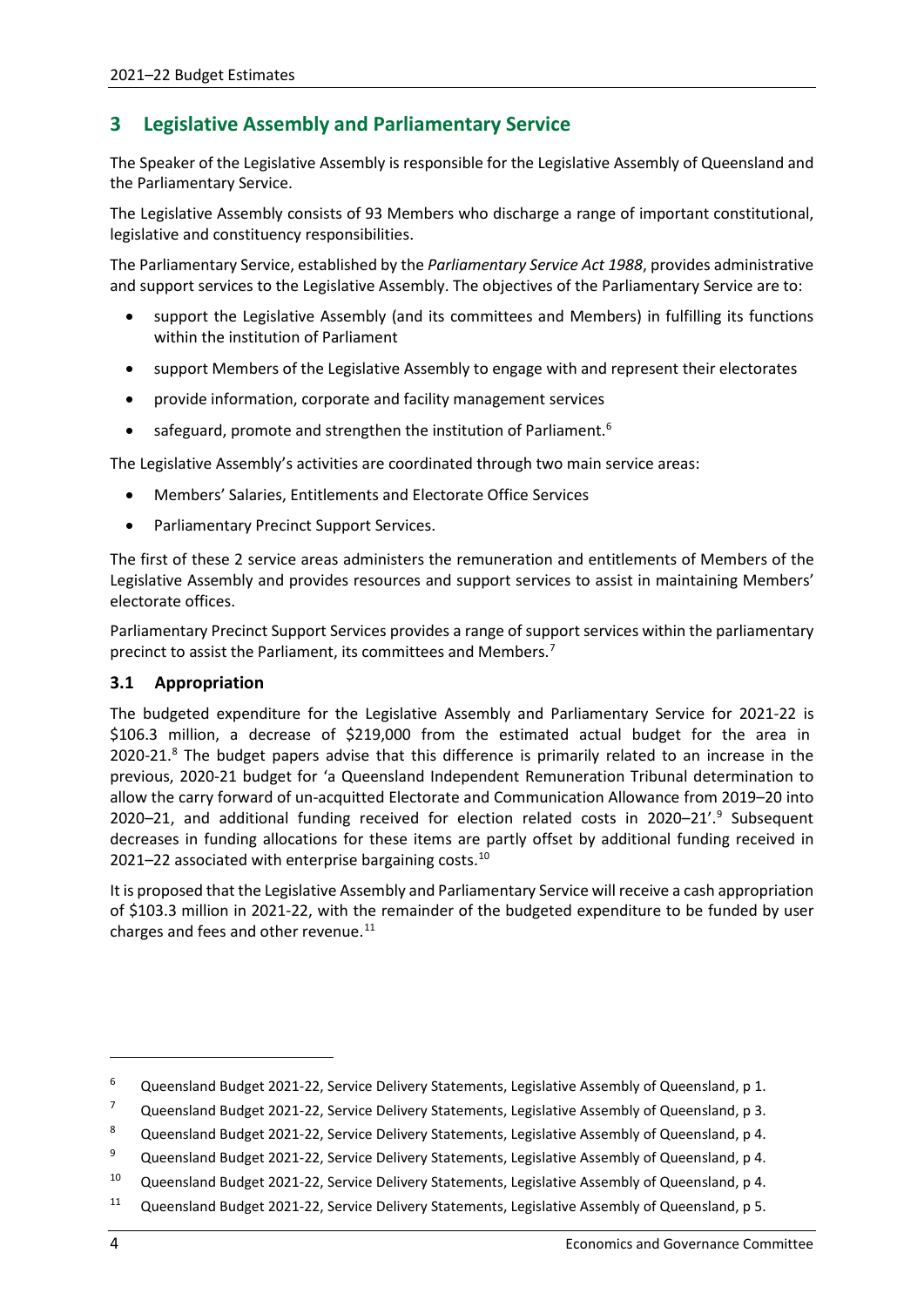The following table shows the cash appropriation for 2021-22 compared with the budgeted and actual cash appropriations for the Legislative Assembly and Parliamentary Service in 2020-21.

| <b>Appropriations</b>     | <b>Budget</b><br>2020-21<br>\$'000 | Actual<br>2020-21<br>\$'000 | Vote<br>2021-22<br>\$'000 |
|---------------------------|------------------------------------|-----------------------------|---------------------------|
| <b>Controlled Items</b>   |                                    |                             |                           |
| departmental services     | 100,732                            | 102,902                     | 103,591                   |
| equity adjustment         | 1,091                              | 716                         | (266)                     |
| <b>Administered Items</b> |                                    |                             |                           |
| Vote                      | 101,823                            | 103,618                     | 103,325                   |

*Source:* Appropriation (Parliament) Bill 2021, Schedule 1.

## <span id="page-8-0"></span>**3.2 Service area highlights**

A primary focus for the Legislative Assembly and Parliamentary Service in 2021-22 will be the completion of 'extensive project planning and preparation works', which are to be carried out ahead of a major refurbishment of the Parliamentary Annexe in 2022-23.<sup>[12](#page-8-2)</sup> A total of \$41 million has been earmarked in the budget papers for the 2022-23 works, which are 'to deliver necessary repairs and upgrades to the external façade of the Parliamentary Annexe, and enable the internal refurbishment of Members' offices and overnight accommodation rooms (levels 9-23)'.<sup>[13](#page-8-3)</sup>

## <span id="page-8-1"></span>**3.3 Capital purchases**

1

The planned capital outlay for the Legislative Assembly in 2021-22 is \$7.9 million. This marks a 42% decrease on the \$13.6 million allocated for capital expenditure in 2020-21, $^{14}$  $^{14}$  $^{14}$  leading in to the significant capital program planned for 2022-23.

While \$600,000 of the planned 2021-22 capital outlay is assigned for the electorate office accommodation improvement program, most of the Legislative Assembly's capital expenditure for 2021-22 will be incurred for projects within the parliamentary precinct.<sup>15</sup> Major capital projects within the precinct include the following:

- upgrade of critical building infrastructure and services supporting the Parliamentary Annexe (critical infrastructure and services upgrade program), which 'includes fire and sprinkler services, air conditioning upgrades and renewing mechanical and electrical systems<sup> $16$ </sup> (\$4.9 million)
- replacement of information technology network infrastructure (\$700,000)
- building management and security system upgrade (\$386,000). $^{17}$  $^{17}$  $^{17}$

<span id="page-8-2"></span><sup>&</sup>lt;sup>12</sup> Queensland Budget 2021-22, Service Delivery Statements, Legislative Assembly of Queensland, p 2.

<span id="page-8-3"></span><sup>13</sup> Queensland Budget 2021-22, Service Delivery Statements, Legislative Assembly of Queensland, p 2.

<span id="page-8-4"></span><sup>&</sup>lt;sup>14</sup> Queensland Budget 2021-22, Service Delivery Statements, Legislative Assembly of Queensland, p 2. (Based on the budgeted capital expenditure for 2020-21 – the increase on the estimated actual capital expenditure is just under 41%.)

<span id="page-8-5"></span><sup>&</sup>lt;sup>15</sup> State Budget 2021-22, Capital Statement, p 68.

<span id="page-8-6"></span><sup>&</sup>lt;sup>16</sup> Hon Curtis Pitt MP, Speaker of the Legislative Assembly, public hearing transcript, Brisbane, 16 July 2021, p 3.

<span id="page-8-7"></span><sup>&</sup>lt;sup>17</sup> State Budget 2021-22, Capital Statement, p 68. A further \$1.3 million has also been budgeted for capital expenditure on 'other property, plant and equipment'.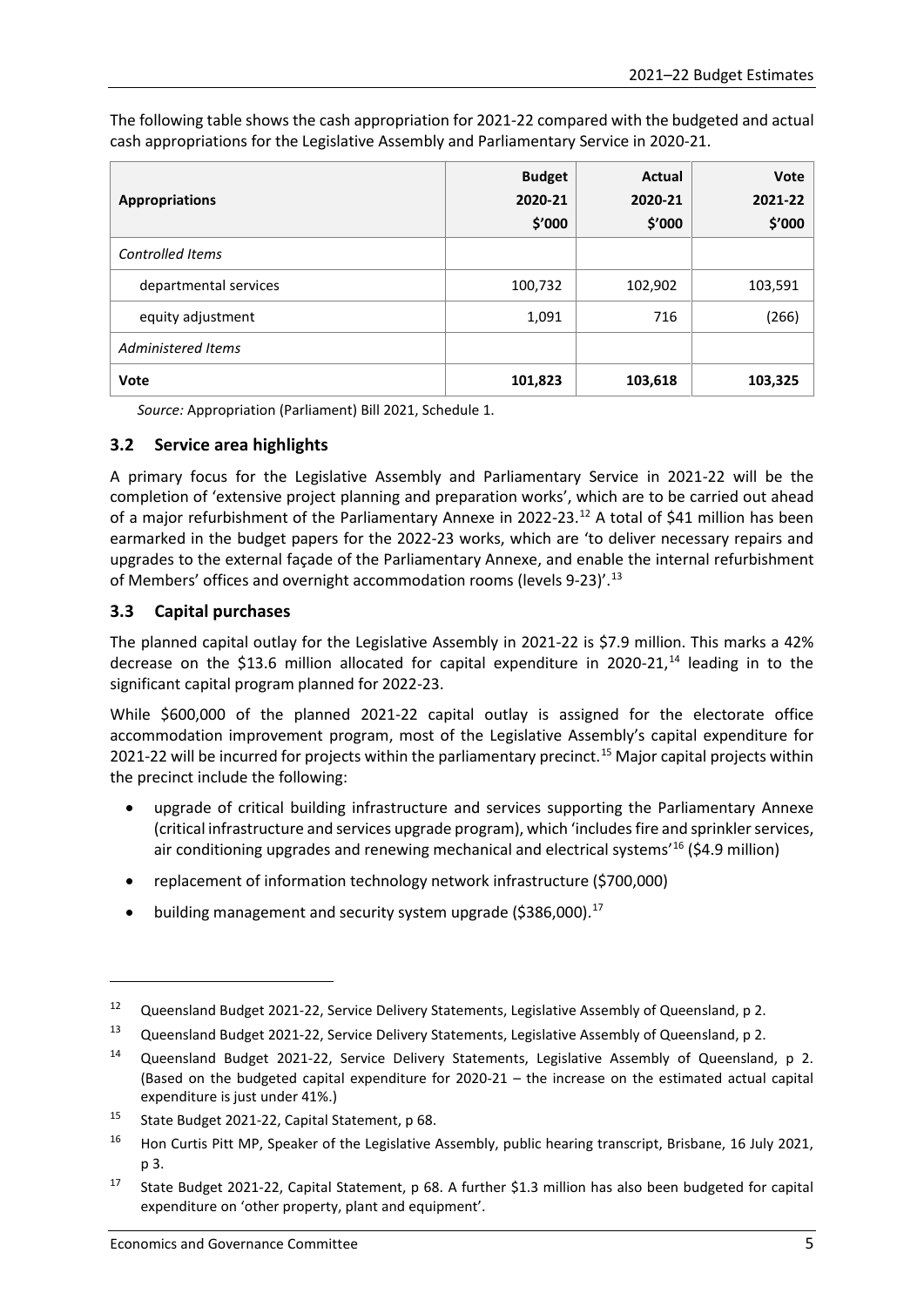## <span id="page-9-0"></span>**3.4 Key issues raised during consideration of the budget estimates**

Matters that were raised and considered by the committee in relation to the estimates for the Legislative Assembly and Parliamentary Service for 2021-22 included:

- the planned upgrade of the Parliamentary Annexe,<sup>[18](#page-9-1)</sup> including project planning and preparation,<sup>[19](#page-9-2)</sup> funding of the upgrade,<sup>[20](#page-9-3)</sup> and upgrades to the office space provided for Parliamentary Service staff and television media outlets<sup>[21](#page-9-4)</sup>
- the 2020-21 maintenance program for the parliamentary precinct<sup>[22](#page-9-5)</sup>
- the electorate office accommodation improvement program<sup>[23](#page-9-6)</sup>
- $\bullet$  the critical infrastructure and services upgrade program<sup>[24](#page-9-7)</sup>
- new light emitting diode (LED) exterior lights for Parliament House<sup>[25](#page-9-8)</sup>
- improvements to the outdoor areas within the parliamentary precinct<sup>[26](#page-9-9)</sup>
- public access to the Parliament's catering facilities and venues, including functions at the parliamentary precinct and revenue generated by the functions and catering service $^{27}$  $^{27}$  $^{27}$
- intiatives to promote Queensland produce via the Parliament's hospitality services<sup>[28](#page-9-11)</sup>
- the new Parliamentary Library management system<sup>[29](#page-9-12)</sup>
- initiatives to safeguard and promote the Parliament's heritage collections $30$
- displays and events marking significant events in Queensland's history $31$
- initiatives delivered by the Parliamentary Education team and engagement with students and the public throughout the COVID-19 pandemic, including plans for continuing COVID-safe engagement $32$
- security assessment of the parliamentary precinct and electorate offices<sup>[33](#page-9-16)</sup>
- items confiscated by security from attendees to the parliamentary precinct in 2020-21 $34$

<span id="page-9-9"></span><sup>26</sup> Public hearing transcript, Brisbane, 16 July 2021, p 9.

-

<span id="page-9-1"></span><sup>18</sup> Public hearing transcript, Brisbane, 16 July 2021, pp 3-4.

<span id="page-9-2"></span><sup>&</sup>lt;sup>19</sup> Speaker of the Legislative Assembly, response to pre-hearing question on notice no. 1.

<span id="page-9-3"></span><sup>&</sup>lt;sup>20</sup> Public hearing transcript, Brisbane, 16 July 2021, p 4-5.

<span id="page-9-4"></span><sup>&</sup>lt;sup>21</sup> Public hearing transcript, Brisbane, 16 July 2021, pp 3-4.

<span id="page-9-5"></span><sup>&</sup>lt;sup>22</sup> Speaker of the Legislative Assembly, response to pre-hearing question on notice no. 11.

<span id="page-9-6"></span><sup>&</sup>lt;sup>23</sup> Speaker of the Legislative Assembly, response to pre-hearing question on notice no. 2.

<span id="page-9-7"></span><sup>&</sup>lt;sup>24</sup> Speaker of the Legislative Assembly, response to pre-hearing question on notice no. 3.

<span id="page-9-8"></span><sup>&</sup>lt;sup>25</sup> Speaker of the Legislative Assembly, response to pre-hearing question on notice no. 5.

<span id="page-9-10"></span><sup>&</sup>lt;sup>27</sup> Public hearing transcript, Brisbane, 16 July 2021, pp 8-9; Speaker of the Legislative Assembly, responses to pre-hearing questions on notice nos. 8 and 18.

<span id="page-9-11"></span><sup>&</sup>lt;sup>28</sup> Speaker of the Legislative Assembly, response to pre-hearing question on notice no. 10.

<span id="page-9-12"></span><sup>&</sup>lt;sup>29</sup> Speaker of the Legislative Assembly, response to pre-hearing question on notice no. 6.

<span id="page-9-13"></span> $30$  Speaker of the Legislative Assembly, response to pre-hearing question on notice no. 4.

<span id="page-9-14"></span> $31$  Speaker of the Legislative Assembly, response to pre-hearing question on notice no. 7.

<span id="page-9-15"></span> $32$  Speaker of the Legislative Assembly, responses to pre-hearing questions on notice nos. 9 and 13.

<span id="page-9-16"></span><sup>&</sup>lt;sup>33</sup> Speaker of the Legislative Assembly, response to pre-hearing question on notice no. 14.

<span id="page-9-17"></span><sup>&</sup>lt;sup>34</sup> Speaker of the Legislative Assembly, response to pre-hearing question on notice no. 17.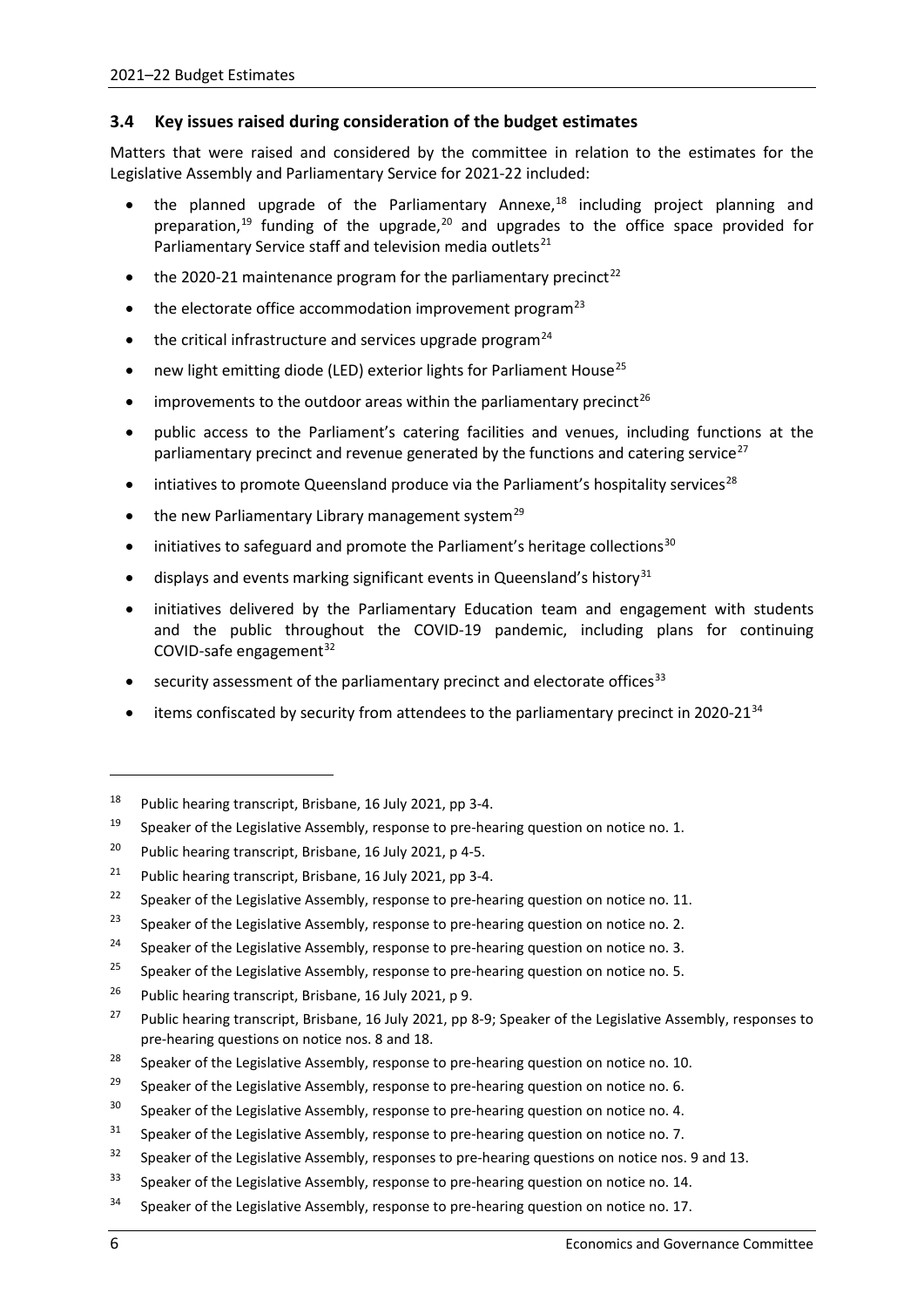- the rollout of a new telephone system in 2020 and the planned upgrade of the communication and telephony system<sup>[35](#page-10-0)</sup>
- complaints received by the Speaker regarding answers to questions on notice and allegations of Members misleading the House in 2020-21, and decisions made by the Speaker about referring Members to the Ethics Committee<sup>[36](#page-10-1)</sup>
- the parliamentary committee system's operational support systems and resources $37$
- $\bullet$  tabling of the minutes of committee meetings<sup>[38](#page-10-3)</sup>
- the cost and value of estimates hearings and potential improvements to the estimates process<sup>[39](#page-10-4)</sup>
- the capacity of the Queensland Parliamentary Service to operate a Parliamentary Budget Office<sup>[40](#page-10-5)</sup>
- planning for regional Parliaments.<sup>[41](#page-10-6)</sup>

1

<span id="page-10-0"></span><sup>&</sup>lt;sup>35</sup> Public hearing transcript, Brisbane, 16 July 2021, pp 5-6; Speaker of the Legislative Assembly, response to pre-hearing question on notice no. 12.

<span id="page-10-1"></span><sup>&</sup>lt;sup>36</sup> Speaker of the Legislative Assembly, response to pre-hearing question on notice no. 19; public hearing transcript, Brisbane, 16 July 2021, pp 6-7.

<span id="page-10-2"></span> $37$  Speaker of the Legislative Assembly, response to pre-hearing question on notice no. 15.

<span id="page-10-3"></span><sup>&</sup>lt;sup>38</sup> Public hearing transcript, Brisbane, 16 July 2021, p 6.

<span id="page-10-4"></span><sup>&</sup>lt;sup>39</sup> Public hearing transcript, Brisbane, 16 July 2021, pp 7-8.

<span id="page-10-5"></span><sup>&</sup>lt;sup>40</sup> Speaker of the Legislative Assembly, response to pre-hearing question on notice no. 16.

<span id="page-10-6"></span><sup>41</sup> Speaker of the Legislative Assembly, response to pre-hearing question on notice no. 20.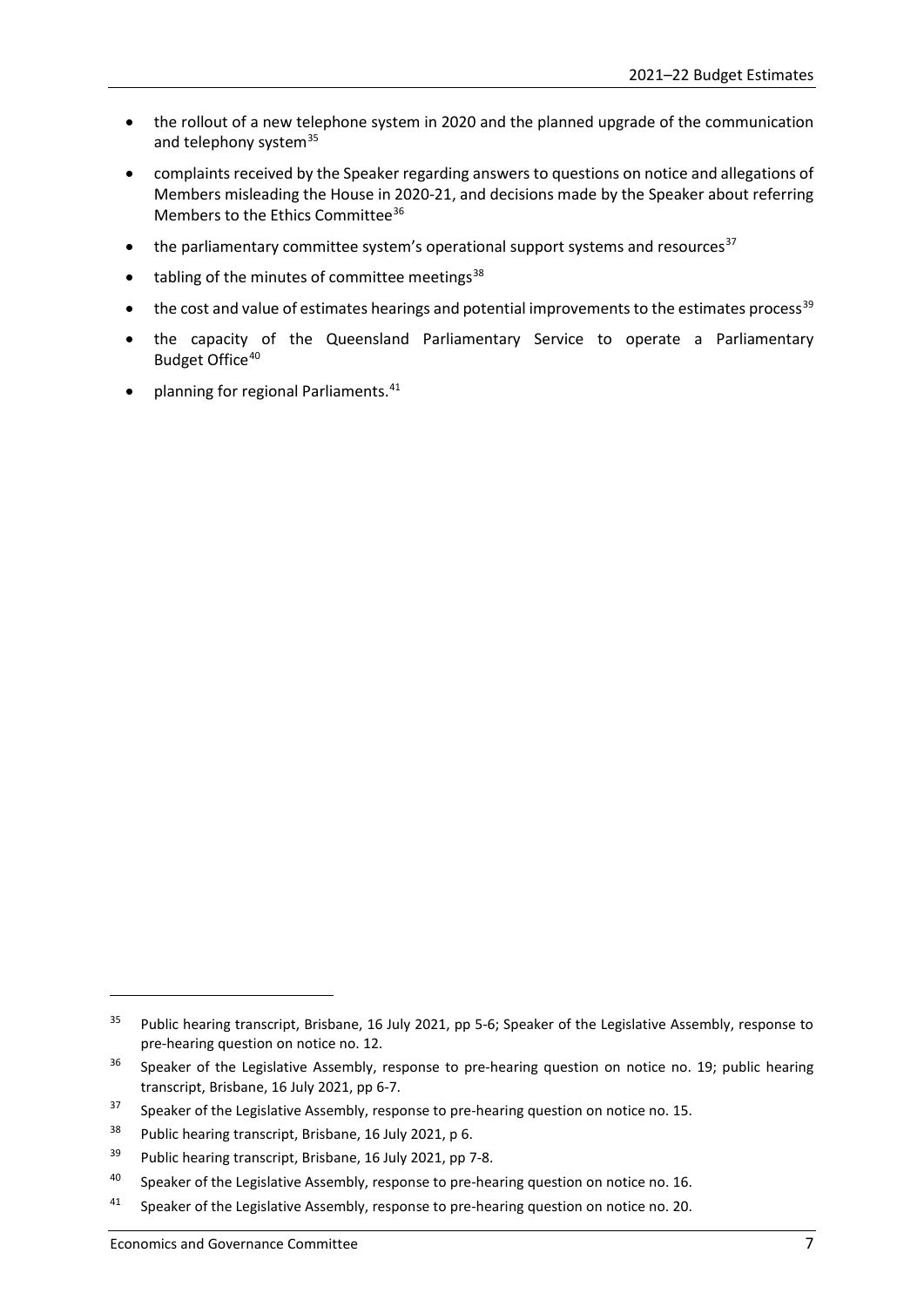# <span id="page-11-0"></span>**Statement of Reservation**

# **NON-GOVERNMENT STATEMENT OF RESERVATION**

#### **Economics and Governance Committee – Budget 2021/22 Statement of Reservation**

The LNP agree with passing the 2021/22 Budget.

However, honest Queenslanders expected more from the Labor Government's budget.

With the health system in crisis, they deserved solutions to fix ambulance ramping and the ever-growing surgery waiting lists.

With small and family businesses going to the wall under the pressure of COVID lockdowns, they expected the Labor Government to step up and provide COVID support payments.

With young criminals running rampant through Queensland, they expected action to keep their family and possessions safe.

With double income families struggling to buy or rent a home, they expected action be taken to release more land.

What they received was a budget which announced funds without funding and \$4 billion cuts to vital infrastructure spending.

In this estimates process, Queenslanders expected the Labor Government to be honest and accountable. It is our view that instead, Labor Committee Chairs used the Standing Orders to protect Labor Ministers.

#### **Legislative Assembly and Parliamentary Process**

The LNP is happy to see money allocated in this budget for upgrades to provide a safe and modern working environment for hard working Parliamentary staff. It is disappointing it took pressure during last year's estimates about the poor and unsafe working conditions to do it. Parliamentary staff expect more from the Labor Government to provide them a safe and modern working environment.

Despite providing a product which was not fit for purpose, the LNP is disappointed money could not be recouped from Microsoft for the below par rollout of the Microsoft Teams telephony system.

#### **Premier and Cabinet**

With the health system in crisis the LNP are concerned the Auditor General found Queensland Health does not have a plan for a sustainable health system. Of more concern is the fact the Health Minister has not set any expectations of the Hospital and Health Service Boards.

In a time of crisis Queenslanders expect the Minister to show leadership, they would expect the Premier to have the confidence in her Ministers to delegate decision making to them.

Queenslanders deserve more than a system which produces ambulance ramping at a rate of 40 percent.

The Integrity Commissioner revealed there were 46 discrepancies between the records of government departments and those on the lobbyist register. The LNP are concerned about the lack of honesty and accountability in the dealings of the Labor Government and lobbyists.

Following revelations at last year's estimates that lobbyists were actively working in the Premier's office during the 2021 Election, Queenslanders deserve to know if the Labor Government is working for them or working for lobbyists.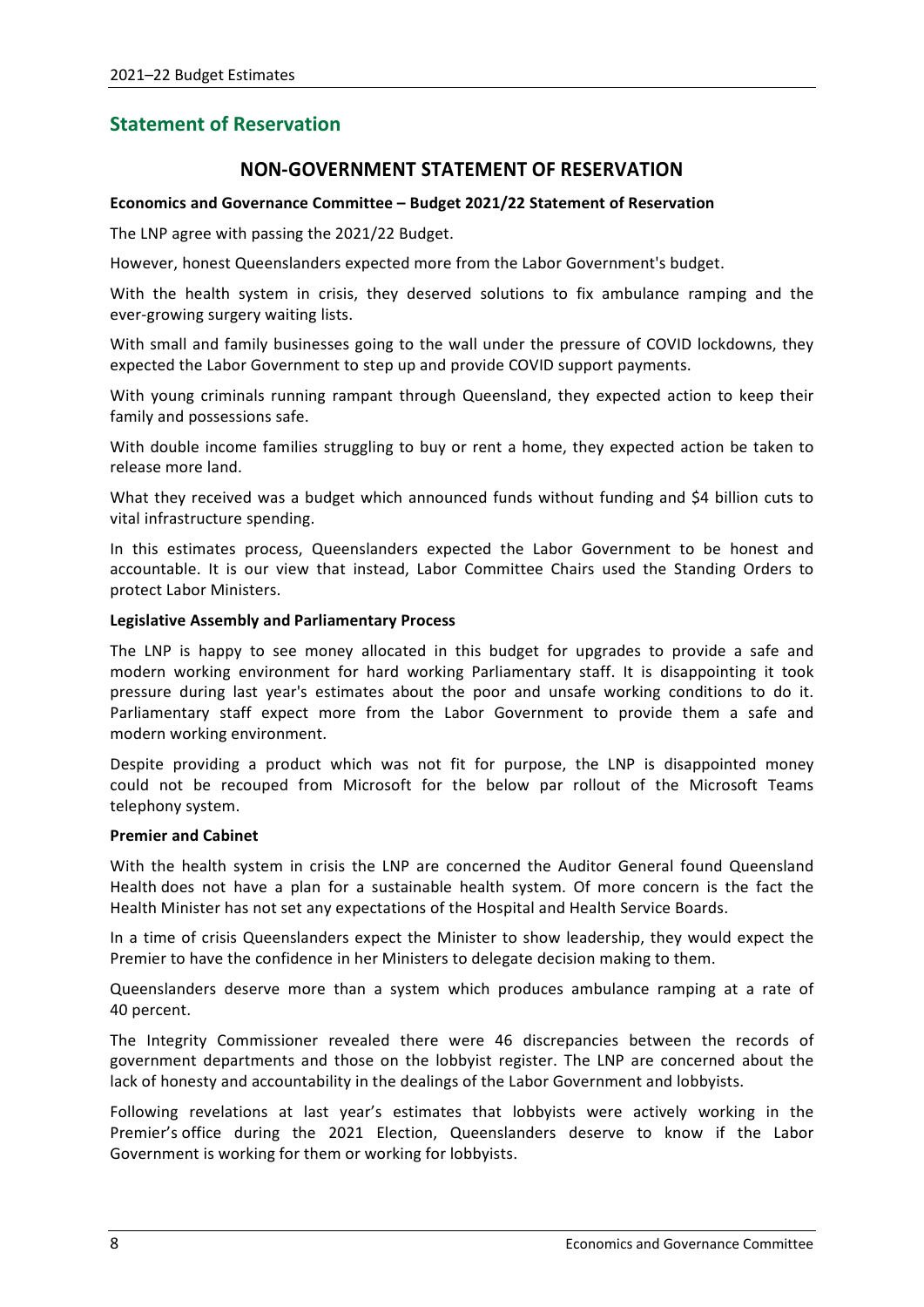#### **Treasury, Finance, and Investment**

The LNP, along with the Queensland business community, have been calling out for a tailored Lockdown Business support package since early 2021.

Despite this Treasury had not been asked to perform any modelling on an assistance package or set aside money in the budget for such a package.

Small and family businesses deserve more.

This lack of planning meant when the Labor Government finally announced a support package it was haphazard and poorly thought out – with support only being provided to one in nine businesses across the state. Another consequence was the extreme delay of getting funds into bank accounts.

With better planning during the budget preparation, the quantum of the package and the payment mechanism would have been ready immediately.

Rather than providing assistance to business, it became evident the Treasurer will instead pursue small and family businesses for extra revenue through the employment of an extra 38 FTE's in the compliance division of the Office of State Revenue.

Queensland small and family businesses deserve more.

This budget failed to correct the Labor Government's poor record of transparency and service delivery. Of concern was the lack of transparency in relation to the valuation of the Titles Office.

No detail of the \$750 million in savings was provided. This lack of honesty and accountability means these so-called savings do not exist except as part of Labor Government media releases.

The LNP calls on the Treasurer to release the valuation documents for the Titles Office and full details of all the savings identified. Additionally, the Treasurer should also set aside further funding to provide support to all small and family businesses across Queensland.

#### **Tourism**

At the height of the COVID pandemic, with tourism operators crying out for support, they expected more than the third-term Labor Government cutting the Tourism and Events Queensland Budget by \$37 million dollars. Nearly a quarter of the budget in one hit.

Not content with that effort, the Labor Government also cut staff in Tourism Industry Development by 19 percent.

These cuts come off the back of the Premier's claims during the election that slashing support when it's most needed hurts confidence, damages tourism and that Labor's plan is fundamentally different.

The LNP rejects the assertions from the Government that cutting nearly a quarter of the budget will have no impact of the services delivered to the tourism industry. The LNP will continue to engage with the industry and hold the Labor Government to account on these assertions.

Another estimates session provides further evidence the third-term Labor Government are losing control of eco-tourism projects.

Former Minister Kate Jones committed to completing the business case for Paluma to Wallaman by late 2020, yet the hearing uncovered the Government still consulting with no date provided for the completion of the business case.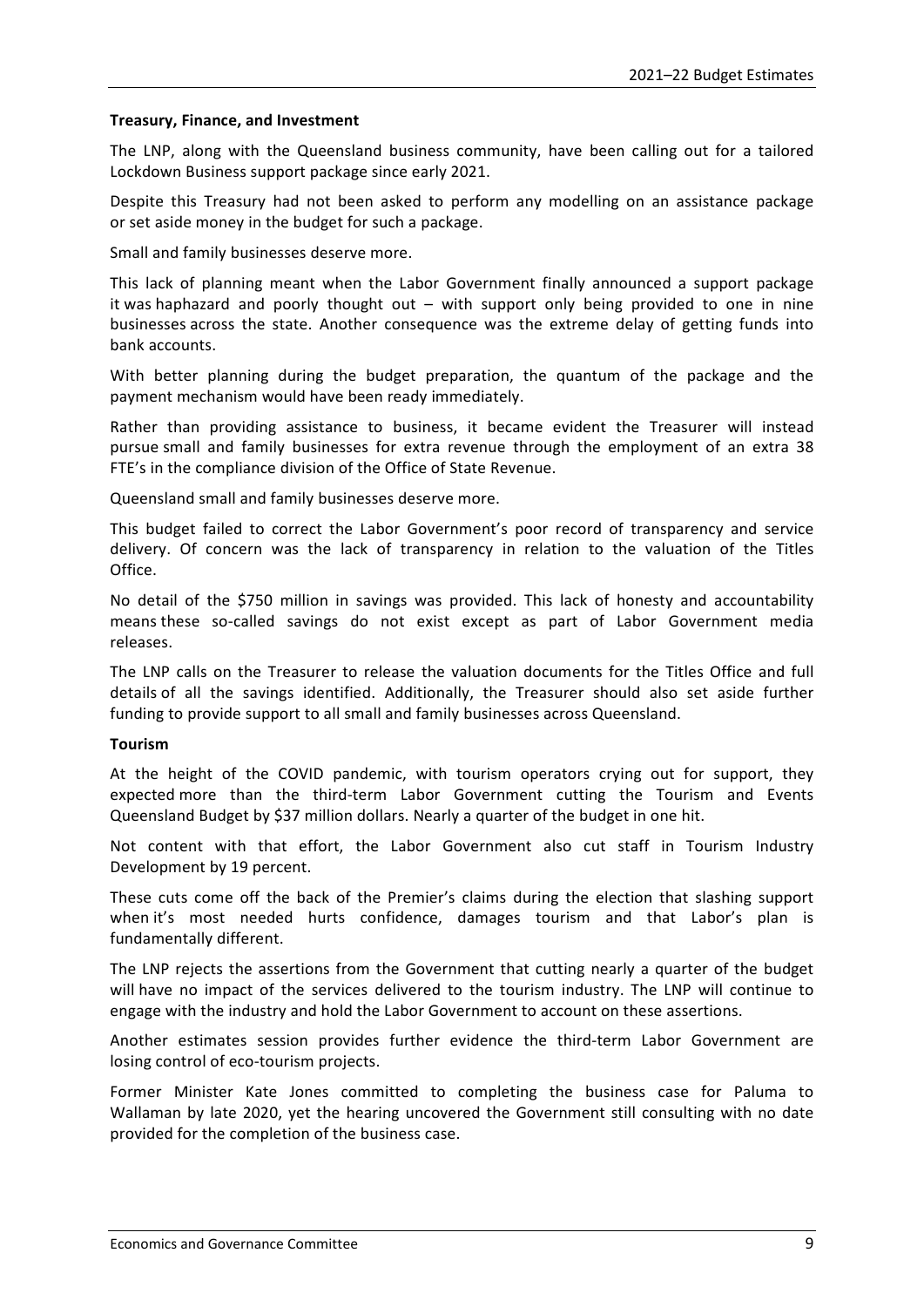It was also revealed other eco-tourism projects have been significantly scaled back in their scope, had significant project delays and underspends, while other parts were cut completely.

The Labor Government is not only losing control of ecotourism projects.

Outback Queensland has again been forgotten by the Labor Government with only \$1,000 of a \$1 million budget being spent from the Outback Tourism Infrastructure Fund in the 2020-21 financial year.

The Labor Government has also failed to roll out its Holiday Dollars program with over 75 percent of vouchers issued going unused. Queensland's struggling tourism sector deserves more than a program designed to make headlines, not holidays.

These estimates hearings further highlighted the third-term Labor Government has a lack of vision and long-term planning strategy for the tourism industry post COVID. The Advancing Tourism Plan 2016-2020, the Advancing Tourism in North Queensland Plan 2016-2020, the Queensland Tourism Transport Strategy 2016-2020 and the Ecotourism Plan 2016-2020 are all out of date with the Government providing no guidance as to when refreshed plans will be developed.

At the same time the Tourism Industry Reference Panel report was slated for release mid-2021 but is yet to be released. The LNP will hold the Government to account on this report as industry fears it will not deliver on initial expectations.

The third-term Labor Government is losing control of the planning and delivery of projects to help Queensland's tourism industry out of the COVID. This is not surprising as their only idea to help tourism is to cut funding by \$37 million and people by 19 percent.

This is why the LNP is calling for the development of a 20-year plan for Queensland's tourism sector. A strategy to plan for the sector post COVID, into the lead up, and then beyond the 2032 Olympics.

Queensland's tourism operators, the majority of which are small and family businesses, expect more and the LNP will continue to hold the Government to account to ensure they receive it.

#### **Sports**

Despite the Labor Government's infatuation with elite sporting teams and events, the LNP recognise that community sporting organisations are the heart and soul of sport in Queensland. Becoming an elite athlete does not happen overnight. The journey must start somewhere, and that place is on community fields, pools and tracks across our state.

The LNP are concerned that community sporting organisations have been underfunded over the course of Labor's three terms in Government. Disappointingly, the 2021/22 budget confirms this view. Page 3 of the Service Delivery Statement shows that the Department's capital expenditure has been cut by some \$73 million when compared to last financial year.

The announcement made on the evening of the Estimates hearing for the Active Gameday Projects Fund was a last-minute attempt by the Government to show an interest in community sport.

Noting that grants of up to \$150,000 will be available under the \$9 million Active Gameday fund, it is conceivable that the fund will be exhausted with applications from only 90 sporting clubs. In real terms, of the 10,000 sporting clubs in Queensland, less than a percent (0.9%) may receive funding through the Active Gameday Projects fund.

Despite touting the fund as 'new' during the hearing, the announcement from Minister Hinchliffe was shown to be a hollow political stunt, rather than a genuine and meaningful investment for community sporting organisations. The money dedicated to the initiative already was announced in the budget, as advised by the Director-General.